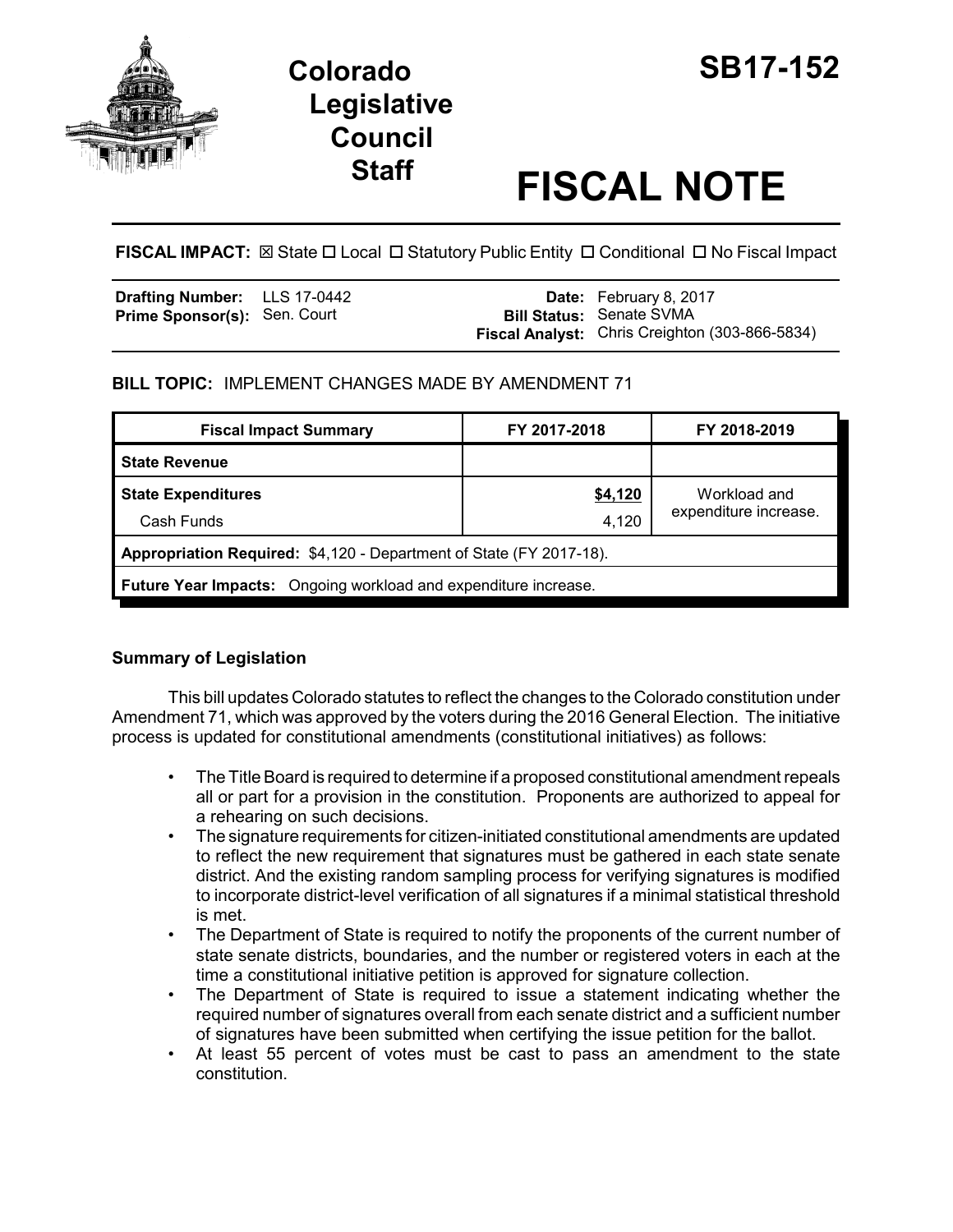February 8, 2017

#### **Background**

In Colorado, citizens have the power to propose changes to the state constitution and statutes through the citizen initiative process. Under this process, proponents must collect a certain number of signatures to place an initiative on the ballot. In order to place a citizen initiative on the ballot to change the constitution or state statutes, proponents must collect enough signatures to equal at least 5 percent of the votes cast in the most recent election for Secretary of State. In 2016, this requirement was 98,492 signatures. Amendment 71 added the requirement that signatures for citizen initiatives must be collected in each of the state's 35 senate districts in an amount of at least 2 percent of the registered voters in each district. Also, constitutional initiatives amending the constitution must receive 55 percent of the vote. However, constitutional initiatives that only repeal a prior constitutional amendment, in whole or in part, only require a majority vote to pass.

#### **State Expenditures**

This bill increases workload and expenditures as discussed below.

**Statewide voter registration and election database.** In FY2017-18, this bill increases Department of State cash fund expenditures by \$4,120. These funds are needed to make minor changes in the statewide voter registration system to capture voter information by senate district and to generate associated reports. This work requires 40 hours of computer programing at a rate of \$103 per hour.

*Title Board review.* This bill requires the Title Board to review each constitutional initiative to determine if it repeals, in whole or in part, a prior amendment to the state constitution. This increases workload for members of the Title Board which includes staff from the Department of Law, the Department of State, and the Office of Legislative Legal Services. The proponents of a constitutional initiative may file a motion for a rehearing of this determination with the Title Board. To the extent that rehearings occur, workload for the Title Board further increases. This workload increase is consistent with current Title Board duties and can be accomplished within existing appropriations.

*Department of State.* Department of State workload is increased to record additional Title Board determinations and to notify the proponents of the current number of state senate districts, boundaries, and the number or registered voters in each at the time a constitutional initiative petition is approved for signature collection. This workload increase can be accomplished within existing appropriations.

This bill requires the signatures on the constitutional initiatives to be examined if the initiative is deemed to have sufficient signatures after random sampling is conducted. Signature validation is conducted for the Department of State by the Integrated Document Solutions group of the Department of Personnel and Administration using funds reappropriated from the Department of State Cash Fund. While the additional signature verification increases costs, Amendment 71 will likely reduce the number of constitutional initiatives. Therefore, the number of future constitutional initiatives and signatures needing to be examined is not known. Should additional funds be needed they will be requested through the annual budget process.